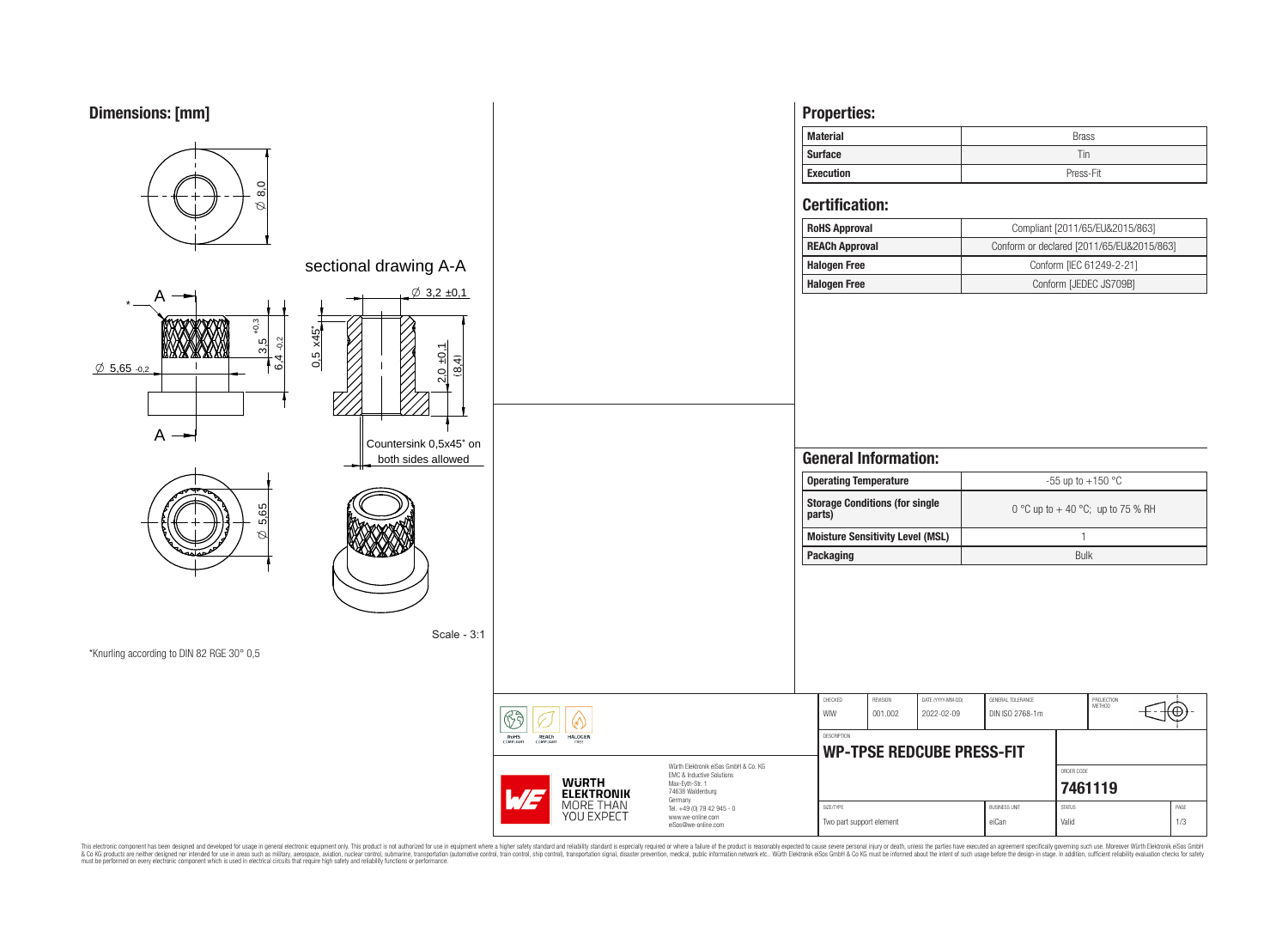# **Cautions and Warnings:**

## **The following conditions apply to all goods within the product series of REDCUBE Press-Fit of Würth Elektronik eiSos GmbH & Co. KG:**

### **General:**

- This electromechanical component was designed and manufactured for use in general electronic equipment.
- Würth Elektronik must be asked for written approval (following the PPAP procedure) before incorporating the components into any equipment in fields such as military, aerospace, aviation, nuclear control, submarine, transportation (automotive control, train control, ship control), transportation signal, disaster prevention, medical, public information network, etc. where higher safety and reliability are especially required and/or if there is the possibility of direct damage or human injury.
- Electromechanical components that will be used in safety-critical or high-reliability applications, should be pre-evaluated by the customer.
- The component is designed and manufactured to be used within the datasheet specified values. If the usage and operation conditions specified in the datasheet are not met, the component may be damaged or dissolved.
- Do not drop or impact the components, the component may be damaged.
- The responsibility for the applicability of the customer specific products and use in a particular customer design is always within the authority of the customer.
- Würth Elektronik products are qualified according to international standards. Würth Elektronik does not warrant any customer qualified product characteristics beyond Würth Elektroniks' specifications, for its validity and sustainability over time.

### **Product Specific:**

### **Press-Fit Technology:**

Follow all instructions in the datasheet, especially:

- Drill-hole specifications.
- Wave and reflow soldering is not applicable.
- During press-fit process, PCB should be supported by matrix against bending.
- Chip formation due to material displacement is permitted.

### **Storage Conditions:**

- Products shall be used within the period of 12 months based on the day of shipment.
- Do not expose the components to direct sunlight.
- The storage conditions in the original packaging are defined according to DIN EN 61760-2.
- The storage conditions stated in the original packaging apply to the storage time and not to the transportation time of the components.

### **Packaging:**

• The packaging specifications apply only to purchase orders comprising whole packaging units. If the ordered quantity exceeds or is lower than the specified packaging unit, packaging in accordance with the packaging specifications cannot be ensured.

### **Handling:**

- The maximum permissible torques must be complied with to prevent mechanical destruction. REDCUBE Press-Fit right angled versions have to be fixed and hold in position when the screw is tightened. Otherwise the PCB can be damaged.
- Blind hole thread: the dimension of the thread length in the drawing (page 1) defines the minimum screw-in depth of a screw.
- External thread: the dimension of the shaft length in the drawing (page 1) includes the thread run-out. The usable thread length is defined by DIN 76-1:2016-08 (Table 1, a1).

These cautions and warnings comply with the state of the scientific and technical knowledge and are believed to be accurate and reliable. However, no responsibility is assumed for inaccuracies or incompleteness.

| H<br>RoHS<br>REACh<br><b>HALOGEN</b><br>COMPLIANT<br>FREE<br><b>COMPLIANT</b> |                                                                                                                                                                                               | CHECKED<br>WIW                                         | <b>REVISION</b><br>001.002 | DATE (YYYY-MM-DD)<br>2022-02-09 | GENERAL TOLERANCE<br>DIN ISO 2768-1m |                        | PROJECTION<br><b>METHOD</b> |  | ι€          |
|-------------------------------------------------------------------------------|-----------------------------------------------------------------------------------------------------------------------------------------------------------------------------------------------|--------------------------------------------------------|----------------------------|---------------------------------|--------------------------------------|------------------------|-----------------------------|--|-------------|
|                                                                               |                                                                                                                                                                                               | <b>DESCRIPTION</b><br><b>WP-TPSE REDCUBE PRESS-FIT</b> |                            |                                 |                                      |                        |                             |  |             |
| <b>WURTH</b><br>$\sqrt{H}$<br><b>ELEKTRONIK</b>                               | Würth Elektronik eiSos GmbH & Co. KG<br>FMC & Inductive Solutions<br>Max-Eyth-Str. 1<br>74638 Waldenburg<br>Germany<br>Tel. +49 (0) 79 42 945 - 0<br>www.we-online.com<br>eiSos@we-online.com |                                                        |                            |                                 |                                      |                        | ORDER CODE<br>7461119       |  |             |
| MORE THAN<br>YOU EXPECT                                                       |                                                                                                                                                                                               | SIZE/TYPE<br>Two part support element                  |                            |                                 | <b>BUSINESS UNIT</b><br>eiCan        | <b>STATUS</b><br>Valid |                             |  | PAGE<br>2/3 |

This electronic component has been designed and developed for usage in general electronic equipment only. This product is not authorized for use in equipment where a higher safety standard and reliability standard si espec & Ook product a label and the membed of the seasuch as marked and as which such a membed and the such assume that income in the seasuch and the simulation and the such assume that include to the such a membed and the such